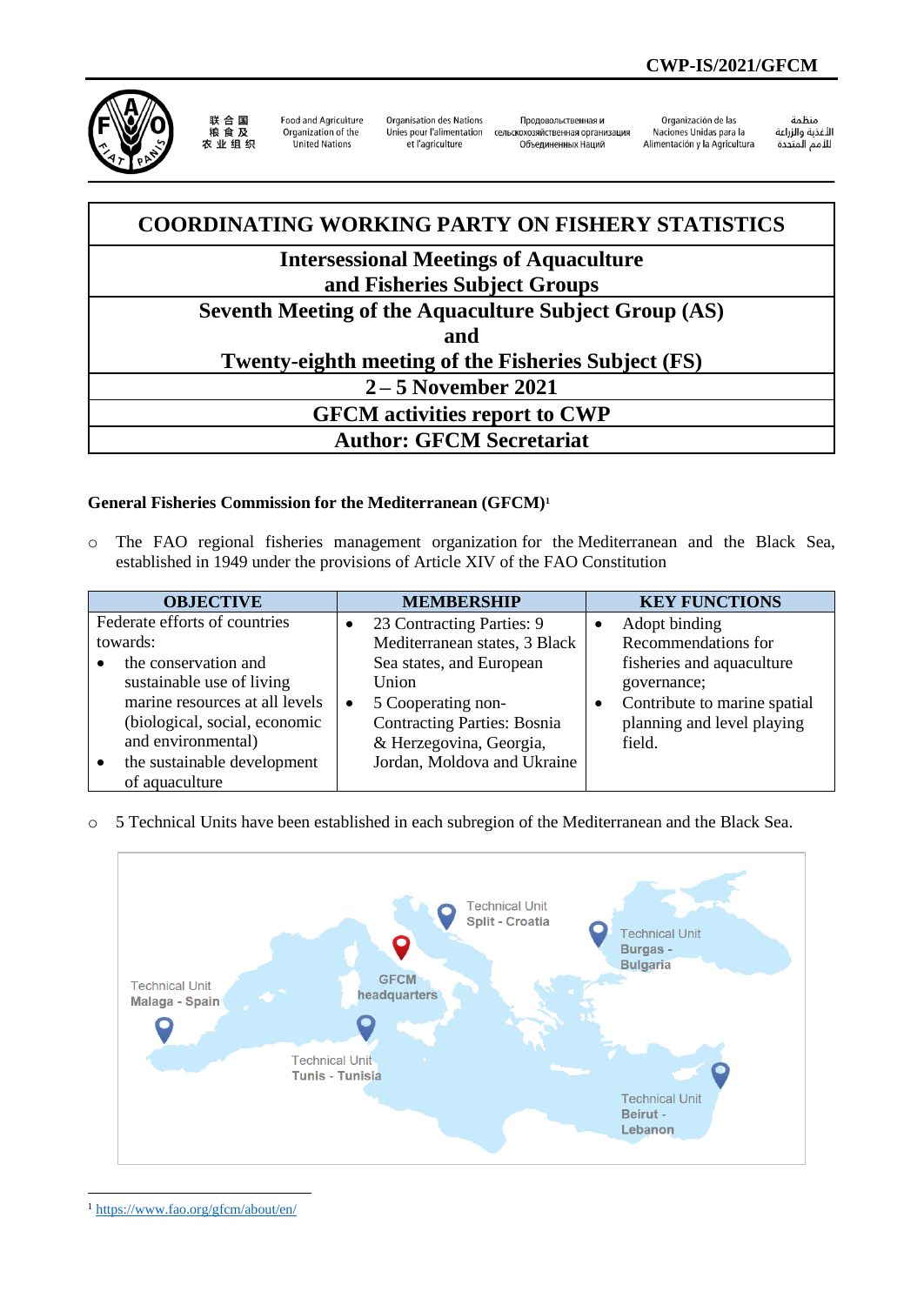o **GFCM 2030 Strategy** – Building together a new strategy for **Mediterranean and Black Sea fisheries and aquaculture**. Its five targets are in alignment with blue transformation, a pillar of FAO's new Strategic Framework



## **I. GFCM - Fisheries**

- $\circ$  Improvement of the fisheries **Data Collection Reference Framework** (DCRF)<sup>2</sup> of the GFCM as an instrument supporting the identification and timely collection of fisheries-related data by its contracting parties and cooperating non-contracting parties (CPCs) necessary to improve the formulation of sound scientific advice by relevant GFCM subsidiary bodies in the Mediterranean and the Black Sea.
- o Progress on the implementation of **data quality standards**, including fisheries quality indicators on the DCRF online platform**<sup>3</sup>** , and related checks workflows to enhance the overall quality of fisheries data in the Mediterranean and Black Sea.
- o **Assessment** of more than 80 **stocks** (74 in the Mediterranean and 8 in the Black Sea in 2021). Progress towards a modern dissemination via the GFCM website of **Stock Assessment Forms** (SAFs) as validated by the GFCM subsidiary bodies for relevant Mediterranean and Black Sea species. Development of a new GFCM framework to organize **Stock Assessment Results** (STAR) which streamlines and automates the information flow from stock assessments to scientific advice, strengthens quality assurance and data dissemination
- o Analysis of the baseline status of the implementation of the Regional Plan of Action for Small-Scale Fisheries in the Mediterranean and the Black Sea (**RPOA-SSF**) in the Mediterranean and the Black Sea, and development of an interactive **SSF mapping tool**<sup>4</sup> on the GFCM website in view of promoting awareness of and building synergies among relevant past, present and future projects.
- o Development of **protocols** (discards, incidental catch of vulnerable species, scientific surveys) with the aim to provide a harmonized methodological framework for data collection that is applicable to the context of different countries and enables the comparison of data at the regional and subregional levels.

<sup>2</sup> [www.fao.org/gfcm/data/dcrf](http://www.fao.org/gfcm/data/dcrf)

<sup>3</sup> [www.fao.org/gfcm/data/dcrf/platform](http://www.fao.org/gfcm/data/dcrf/platform)

<sup>4</sup> <https://www.fao.org/gfcm/activities/fisheries/small-scale-fisheries/mapping-tool>